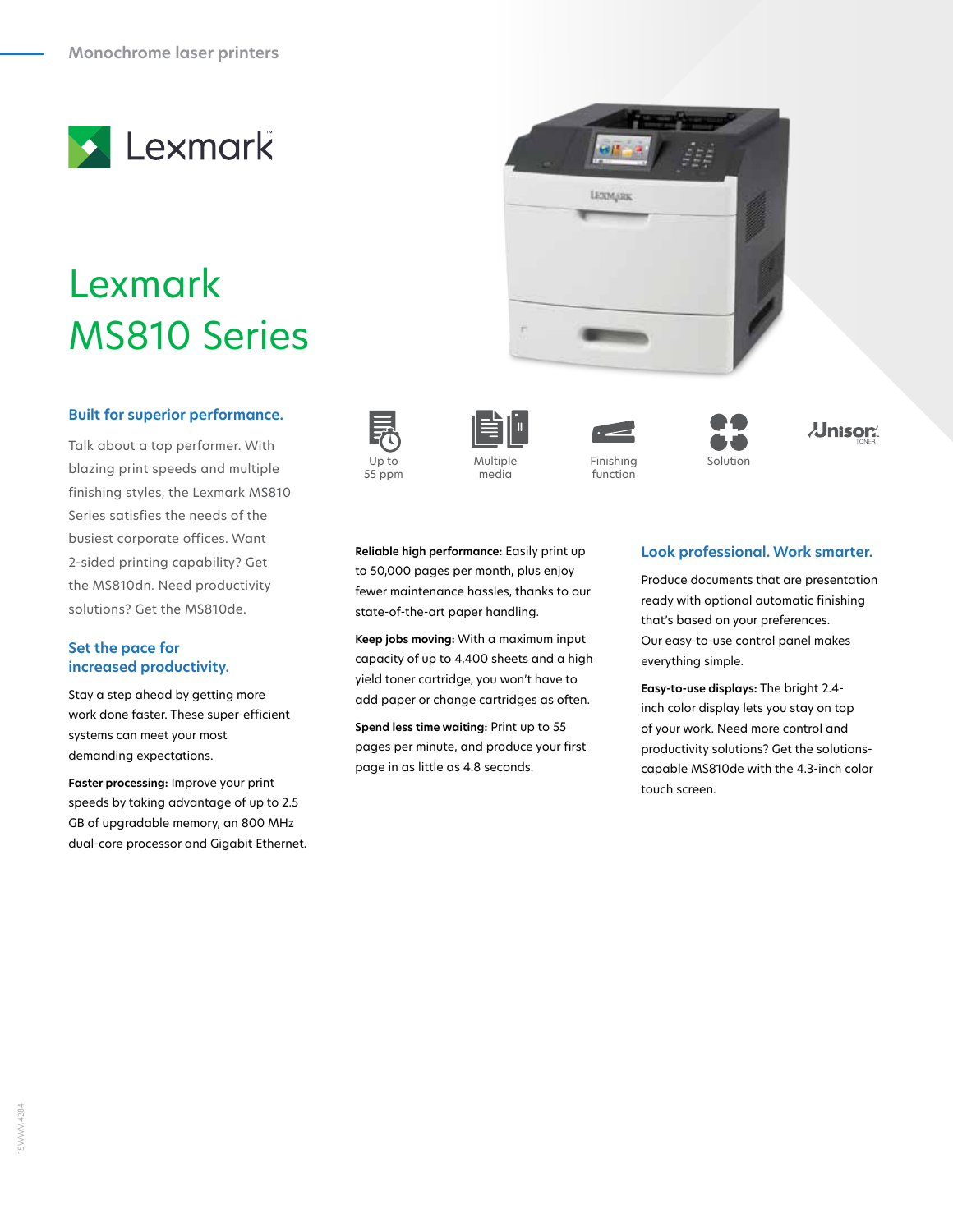**Finishing that adds polish:** Produce projects like a pro with optional automated offsetting, stapling and hole punching.

**Print on a wide range of media:** With builtin 2-sided printing\* and the ability to print on diverse materials, you can do more for your business and use less paper.

**Innovative toner optimizes performance:** Get greater system performance with Lexmark's Unison™ Toner, which delivers consistent quality from first print to last.

## **Intelligent workflow. Secure design.**

Our advanced system simplifies your work processes and increases productivity. Innovative security capabilities provide maximum protection for your critical business data.

**Print anytime and anywhere**\*\***:** With this system, you can print from desktops as well as mobile devices that can run applications.

**Enjoy enterprise-level security:** Now you can authenticate, authorize and audit employee usage. Plus, you can protect sensitive data using standard network security protocols, data encryption and disk wiping capabilities.

**Identify potential risks:** Track more than 100 variables and events, including user activity, with Audit Logging. It's designed to work with your intrusion detection system in real time.

**Optional productivity solutions:** Want to empower your business with workflow solutions that can print on demand, automate tasks and more? Get the solutions‑capable MS810de.

\*Duplex (two-sided printing) models are ENERGY STAR compliant, MS811dn/dtn, MS812dn/dtn and MS812de only. \*\*For more information on Lexmark Mobile Solutions see: lexmark.com/mobile